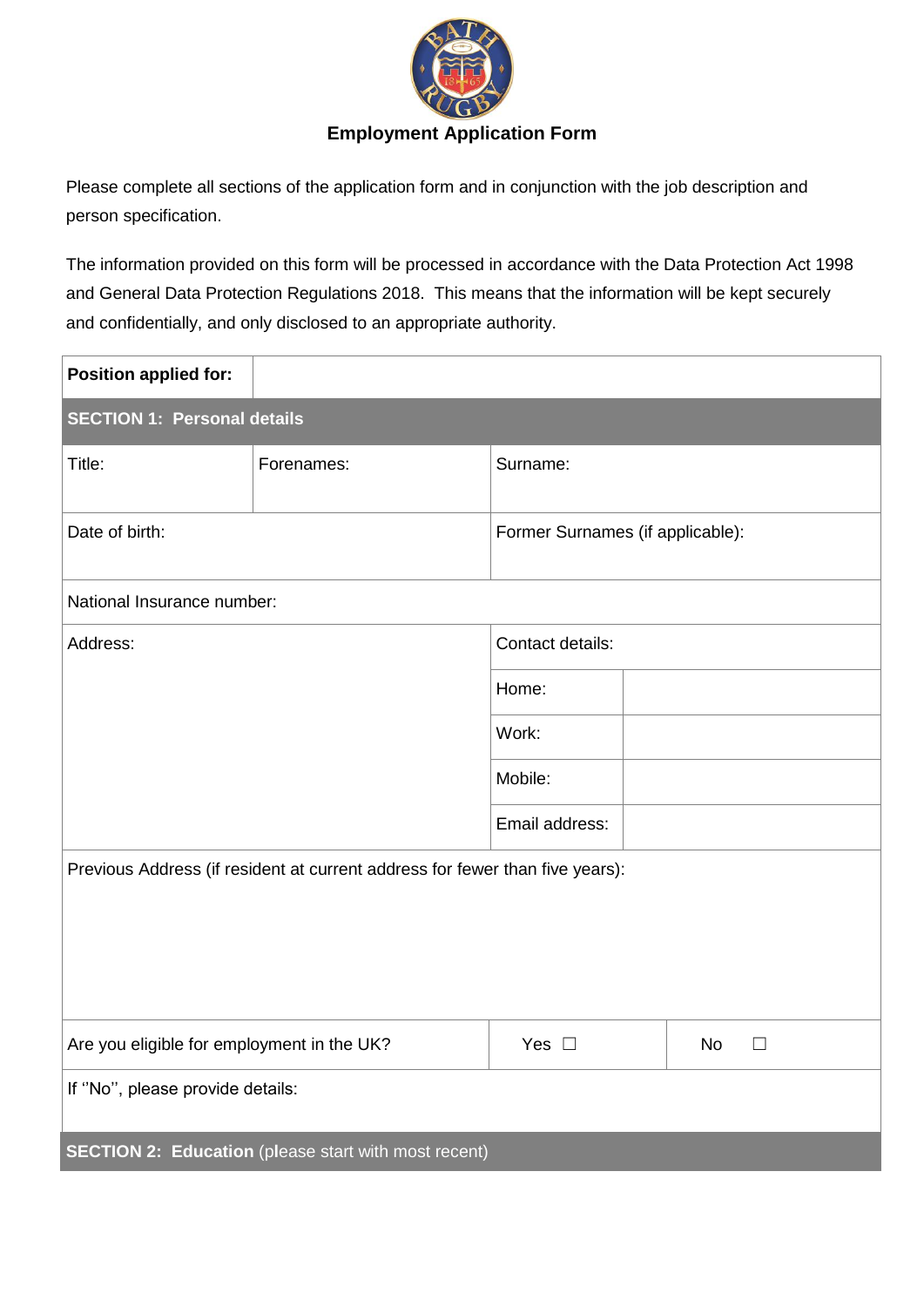

# **Employment Application Form**

| Name of School /<br><b>College / University</b>                                                                                                                                                                                                                      | Dates of<br>attendance<br>(month/year) | <b>Examinations</b> |        |      |                         |
|----------------------------------------------------------------------------------------------------------------------------------------------------------------------------------------------------------------------------------------------------------------------|----------------------------------------|---------------------|--------|------|-------------------------|
|                                                                                                                                                                                                                                                                      |                                        | Subject             | Result | Date | Awarding body           |
|                                                                                                                                                                                                                                                                      | From:                                  |                     |        |      |                         |
|                                                                                                                                                                                                                                                                      | To:                                    |                     |        |      |                         |
|                                                                                                                                                                                                                                                                      | From:                                  |                     |        |      |                         |
|                                                                                                                                                                                                                                                                      | To:                                    |                     |        |      |                         |
|                                                                                                                                                                                                                                                                      | From:                                  |                     |        |      |                         |
|                                                                                                                                                                                                                                                                      | To:                                    |                     |        |      |                         |
| Membership of relevant professional institutions:                                                                                                                                                                                                                    |                                        |                     |        |      |                         |
| SECTION 3: Other vocational qualifications, skills or training<br>Please provide details of any vocational qualifications or skills that you possess or training that you have<br>received which you consider to be relevant to the role for which you have applied. |                                        |                     |        |      |                         |
| Details of training:                                                                                                                                                                                                                                                 |                                        |                     |        |      | Date completed (mm/yy): |
|                                                                                                                                                                                                                                                                      |                                        |                     |        |      |                         |
| <b>SECTION 4: Employment</b>                                                                                                                                                                                                                                         |                                        |                     |        |      |                         |
| Current/most recent employer:                                                                                                                                                                                                                                        |                                        |                     |        |      |                         |
| Current/most recent employer's<br>address:                                                                                                                                                                                                                           |                                        |                     |        |      |                         |
| Current/most recent job title:                                                                                                                                                                                                                                       |                                        |                     |        |      |                         |
| Date started:                                                                                                                                                                                                                                                        | Date employment ended (if applicable): |                     |        |      |                         |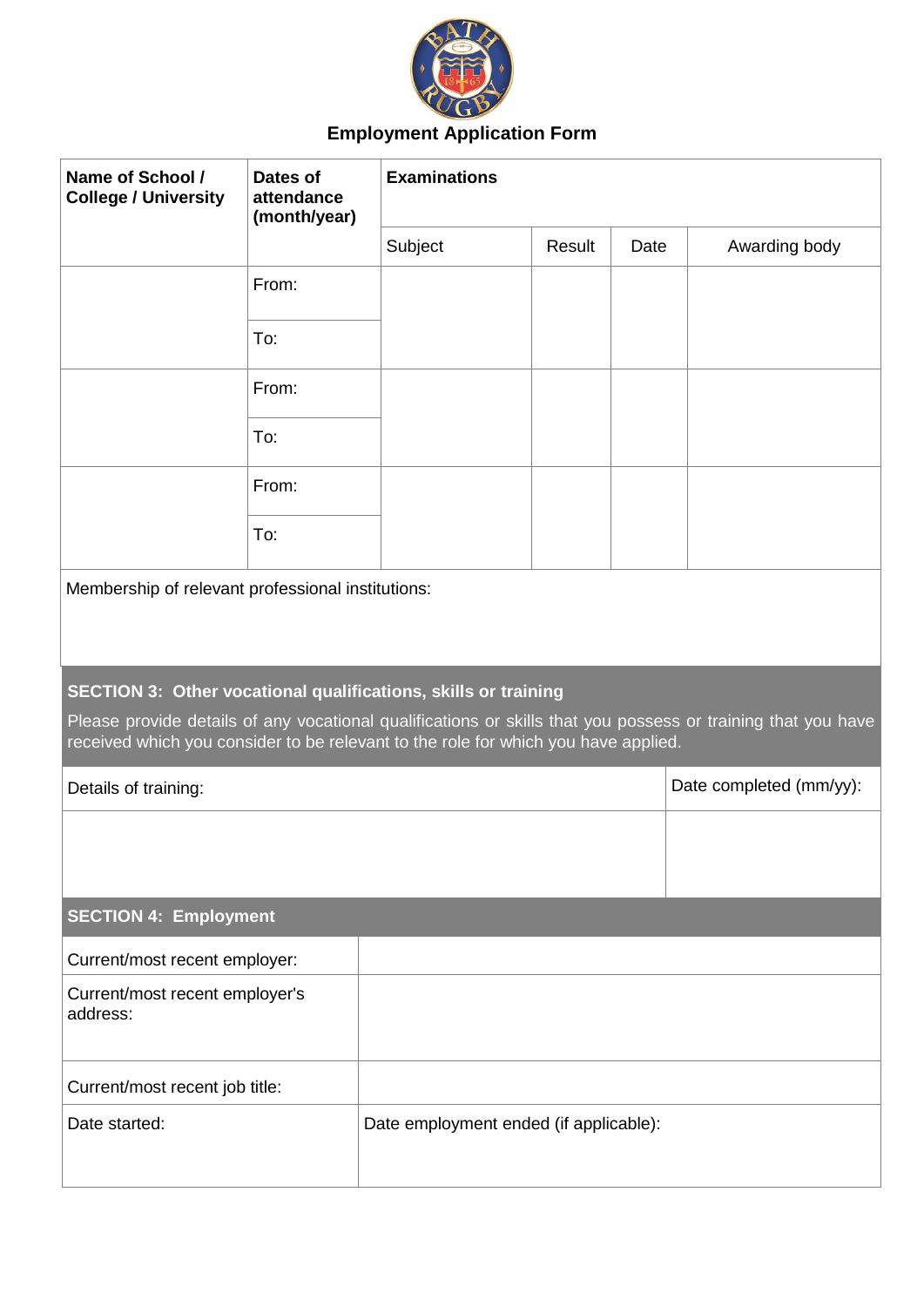

## **Employment Application Form**

| Please provide a brief description of<br>duties:                                 |              |                                                                                             |                           |
|----------------------------------------------------------------------------------|--------------|---------------------------------------------------------------------------------------------|---------------------------|
| Reason for seeking other<br>employment:                                          |              |                                                                                             |                           |
| Please state when you would be<br>available to take up employment if<br>offered: |              |                                                                                             |                           |
| secondary education                                                              |              | SECTION 5: ALL previous employment and/or activities (including volunteering) since leaving |                           |
| Please continue on a separate sheet if necessary                                 |              |                                                                                             |                           |
| Name and address of<br>employer                                                  | <b>Dates</b> | <b>Position held and/or duties</b>                                                          | <b>Reason for leaving</b> |
|                                                                                  | (month/year) |                                                                                             |                           |
|                                                                                  | From:        |                                                                                             |                           |
|                                                                                  | To:          |                                                                                             |                           |
|                                                                                  | From:        |                                                                                             |                           |
|                                                                                  | To:          |                                                                                             |                           |
|                                                                                  | From:        |                                                                                             |                           |
|                                                                                  | To:          |                                                                                             |                           |

**SECTION 6: Gaps in your education/employment history**

If there are any gaps in your education/employment history, e.g. looking after children, sabbatical year, and if you have spent any longer than a 3 month period overseas, either living or working, please give details and dates.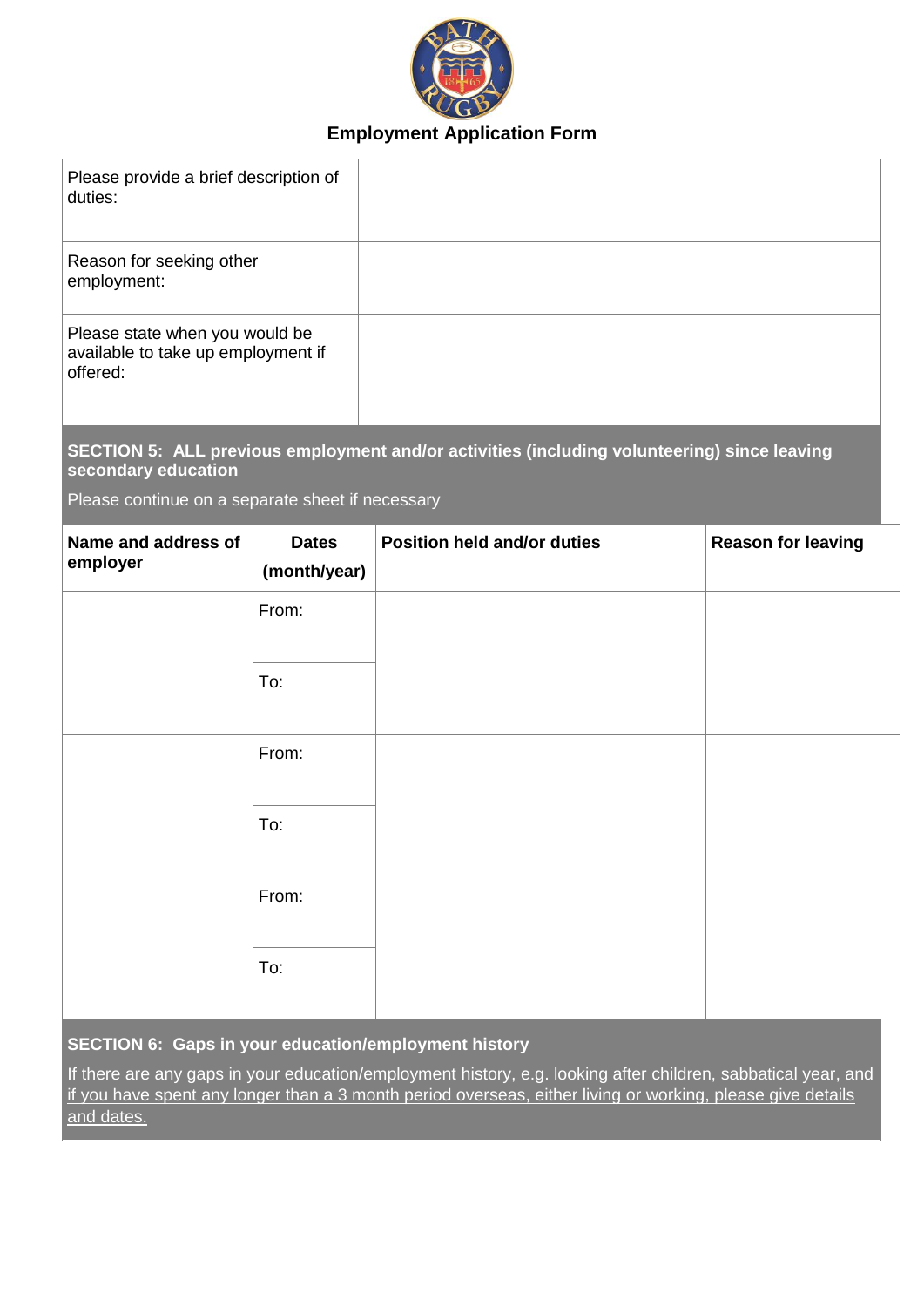

#### **SECTION 7: Supporting statement**

Please give your reasons for applying for this post and say why you believe you are suitable for the position. Study the job description and person specification and describe any experience and skills you have gained in other jobs or similar environments which demonstrate your ability and aptitude to undertake the duties of the post. Continue on a separate sheet if necessary.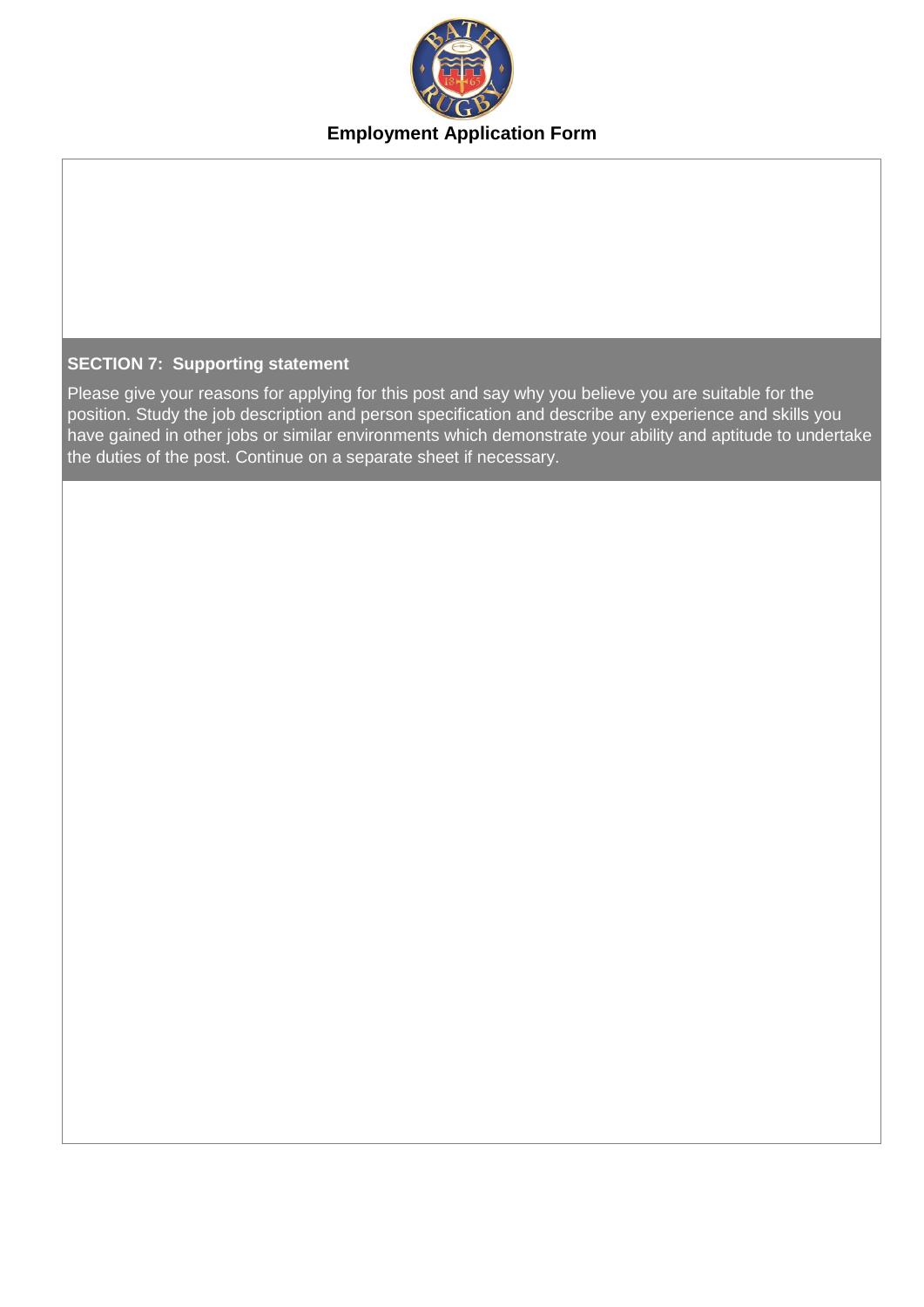

#### **SECTION 8: Interests**

Please give details of your interests, hobbies or skills which you feel are relevant to your application.

#### **SECTION 9: References**

Please supply the names and contact details of two people who we may contact for references. One of these must be your current or most recent employer. If your current/most recent employment does/did not involve work with children, then your second referee should be from your employer/organisation with whom you most recently worked/volunteered with children. If you are a student, one should be a senior staff member from your place of study. Neither referee should be a relative or someone known to you solely as a friend. Bath Rugby reserves the right to take up references from any previous employer.

References will only be taken up if you are shortlisted for the post you are applying for. We recommend contacting your referees in advance to check they are willing to act as a referee and so they can expect our request. Where possible, references will be checked and verified before any candidate is invited to interview.

If Bath Rugby receives a factual reference i.e. one which contains only limited information about you, additional references may be sought.

Bath Rugby may also telephone your referees in order to verify the reference they have provided.

| Referee 1                          |      | Referee 2                          |      |  |
|------------------------------------|------|------------------------------------|------|--|
| Name:                              |      | Name:                              |      |  |
| Organisation:                      |      | Organisation:                      |      |  |
| Address:                           |      | Address:                           |      |  |
| Email address:                     |      | Email address:                     |      |  |
| Telephone no:                      |      | Telephone no:                      |      |  |
| Occupation:                        |      | Occupation:                        |      |  |
| May we contact prior to interview? |      | May we contact prior to interview? |      |  |
| Yes $\square$                      | No l | Yes $\square$                      | No l |  |